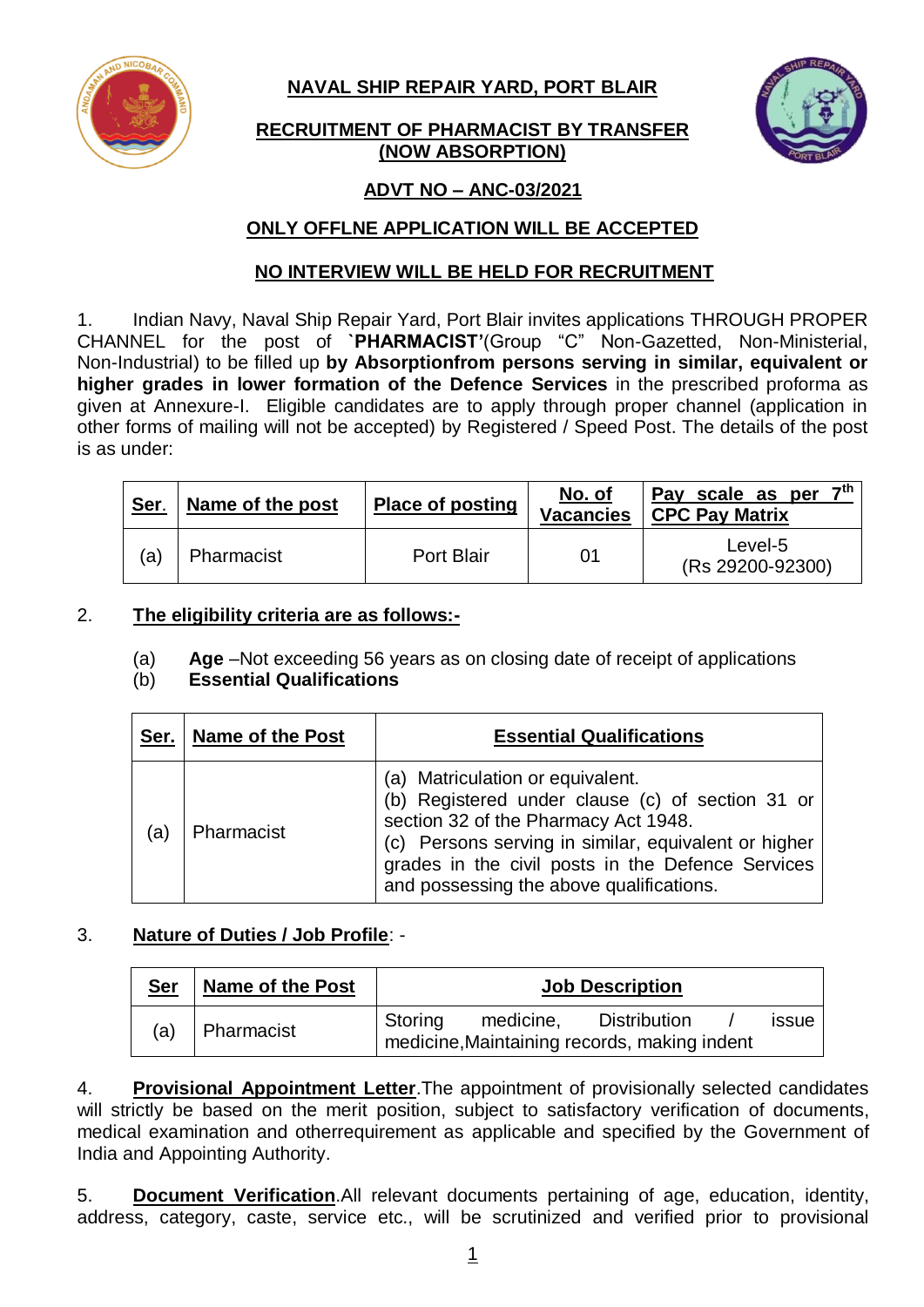appointment as per extant DoP&T policy. Date and venue for document verification will be intimated to the provisionally selected candidates through letter which will be sent to the respective address of the candidates by post or through Registered e-mail IDs.

6. **Last Date / Crucial Date.**The last date / crucial date for determining the eligibility of the applicants will be counted 60 days after excluding the first date of publication in the Employment News (for eg. For the vacancy published in the Employment News dated 18-24 Jan XXXX, the crucial date will be 60 days counted from the 19 Jan XXXX (excluding the first date of publication).

7. **How to apply**.The application should be on plain paper (A4 size) (good quality paper should be used) either neatly hand written or typed as per the prescribed Format, affixed with latest passport size colour photograph duly attested by self. The envelop must be super-scribed on the top as "**APPLICATION FOR THE POST OF "PHARMACIST" BY TRANSFER (NOW ABSORPTION)**and sent through proper channel to **The Commodore Superintendent, (for Oi/C Recruitment Cell), Naval Ship Repair Yard (PBR) , Post Box No -705, Haddo, Port Blair-744102**"**, South Andaman, Andaman & Nicobar Islands.**

8. The following documents are to be sent alongwith the application (Annexure-II)

(a) CR Dossier in original / photocopies of the ACRs for the last five years, duly attested by an officer of the rank of Under Secretary of the Govt. of India or above.

- (b) Disciplinary/ Vigilance clearancecertificate.
- (c) Integrity Certificate
- (d) A Statement of major / minor penalty, if any, imposed during the last ten years.
- (e) Cadre Clearance Certificate.

(f) Self-attested copies of Certificate / Marks sheet in support of educational / technical/ other qualifications etc., Original Certificates / Mark sheets should be produced when asked for.

(g) A passport size photograph duly attested on reverse (by current employer) should be pinned with the application.

#### 9. **GENERAL INSTRUCTIONS**.

(a) The vacancies indicated above are provisional and may be increased / reduced or even made NIL without assigning any reasons.

(b) Attested copies of educational qualifications, experience and other Certificate should be enclosed with the application in support of candidates claim against the requisite eligibility criteria. Candidates may be required to produce original certificates for verification at the time of interview/ selection.

(c) Incomplete applications, applications with insufficient details, and/ or those received late and/ or not accompanied by supporting certificate / documents and/or in the format other than prescribed, would be summarily rejected. No correspondence in this regard would be entertained.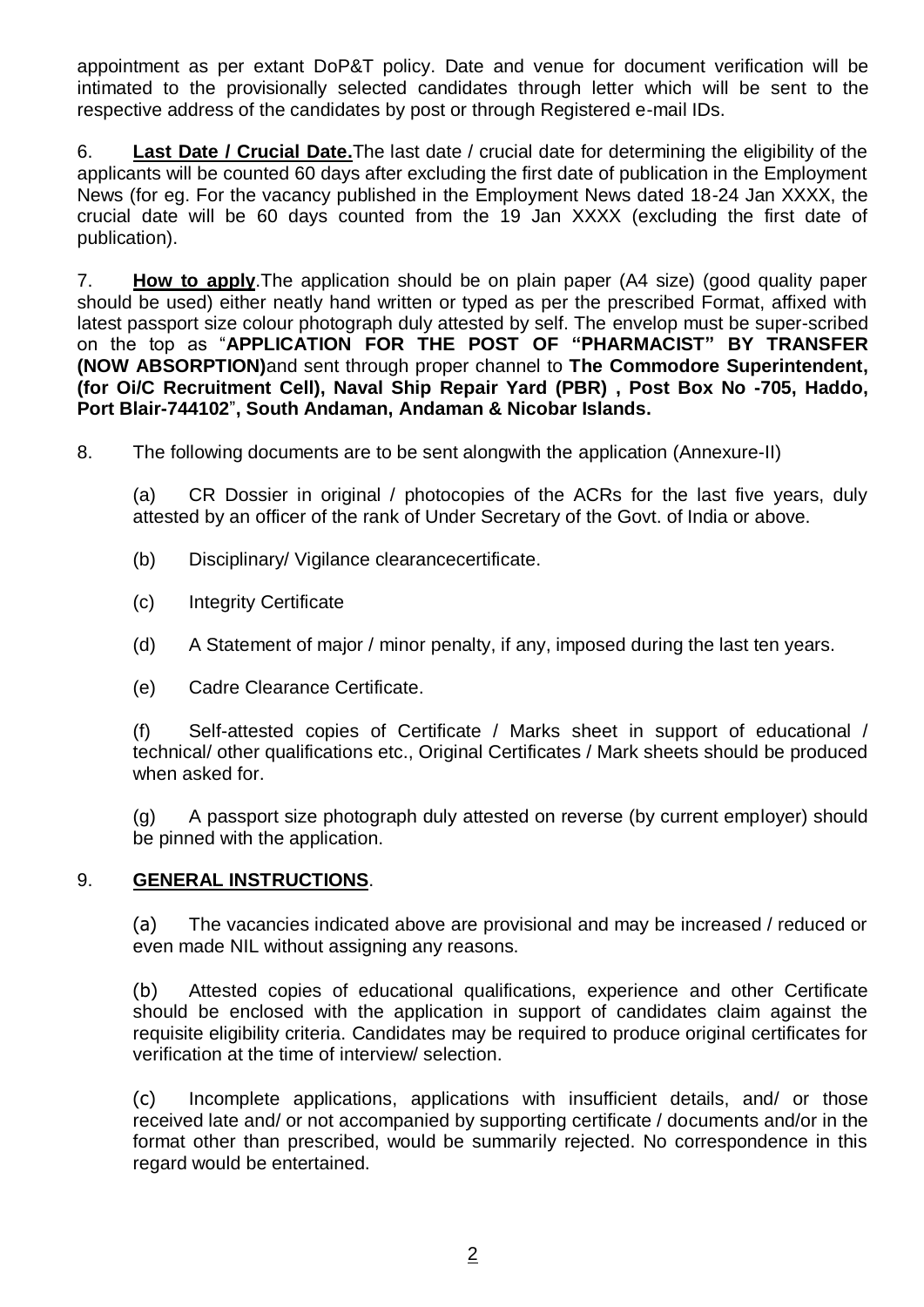(d) Indian Navy reserves the right to shortlist the applications, if necessitated. Mere submission of the application does not guarantee for being shortlisted / selected for the post applied for. No correspondence will be entertained on this matter.

(e) The Competent Authority reserves the right to select the criteria for Shortlisting of candidates. Competent Authority also reserves the right to cancel part of whole of any recruitment process at any stage in this employment notification without assigning any reason thereof.

(f) The `Curriculum Viate'(CV) duly supported by documents will be assessed by the Selection Committee while selecting candidates for appointment to the post of absorption basis.

(g) Any candidate once selected shall not be allowed to withdraw or refuse to join and it shall be the responsibility of the sponsoring authority to release the selected candidate within one month of issue of appointment order.

(h) The last date / crucial date for determination of the qualifying service for the post will be the closing date of the receipt of application.

(j) Submission of false / incorrect / incomplete and/or dubious / bogus documents shall be a disqualification for the post.

(k) Canvassing in any form and/or bring in any influence, political or otherwise will be a disqualification for the post.

(l) Only provisionally selected candidates will be informed about their selection after the selection process and no other correspondence would be entertained.

(m) Candidates are requested to ensure that they fulfill the eligibility conditions before applying for the post.

(n) The terms and conditions given in this advertisement are subject to change and should, therefore be treated as guidelines only.

(p) The advertisement has been uploaded on websit[ewww.andaman.gov.in,](http://www.andaman.gov.in/) [www.ncs.gov.ina](http://www.ncs.gov.in/)ndwww.indiannavy.nic.in.

# **RECRUITMENT IN THE INDIAN NAVY IS ABSOLUTELY FAIR**

## e-mail: [nsrypb-navy@nic.in](mailto:nsrypb-navy@nic.in) Contact No.: 03192-248511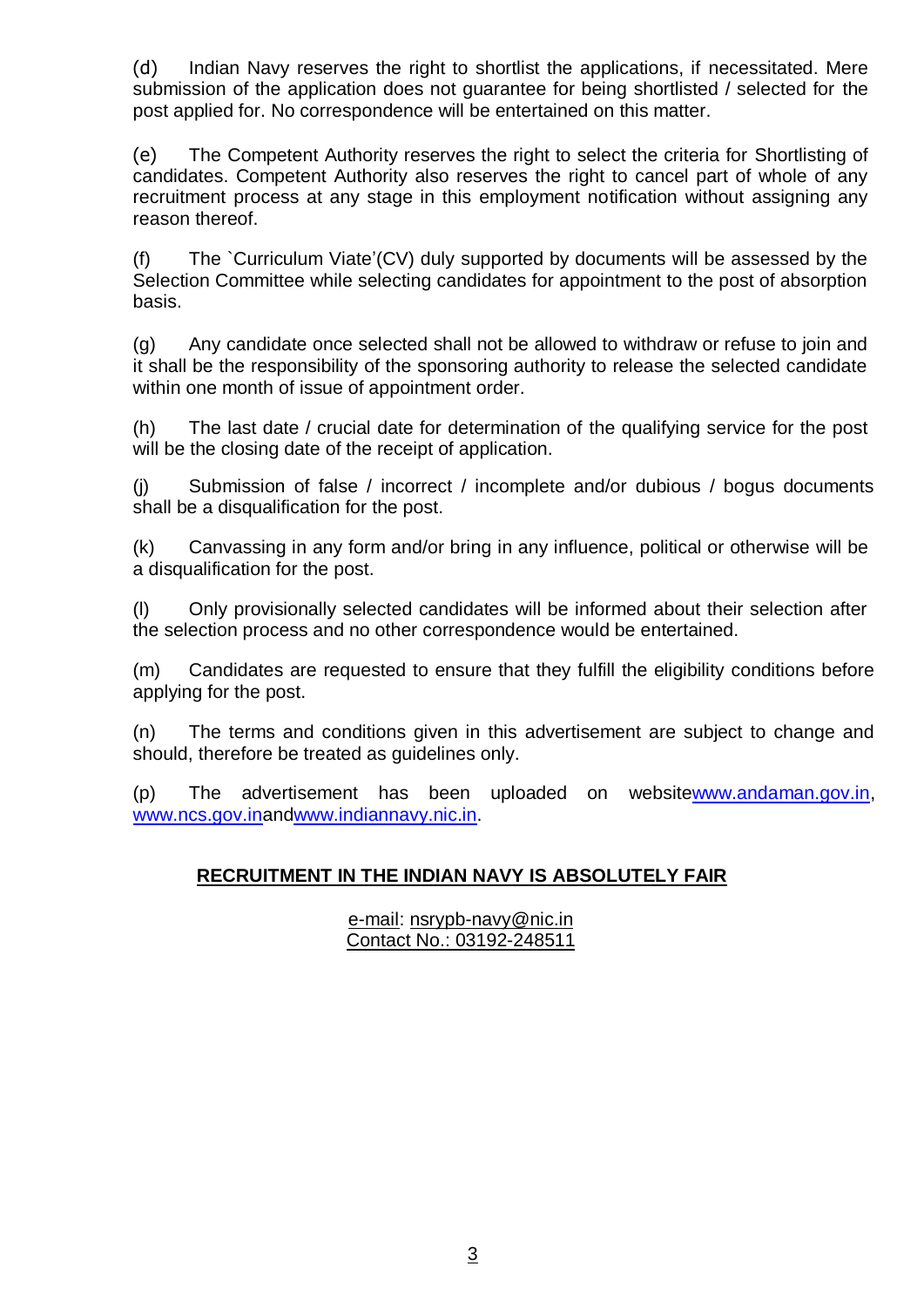## **ANNEXURE-I**

# **BIO-DATA/ CURRICULUM VITAE PROFORMA**

## **RECRUITMENT OF ' PHARAMCIST' BY TRANSFER (NOW ABSORPTION) - NSRY(PB)**

| 1              |                                                                                                                                                                                                                                                              | Name and Address (in Block Letters)                                                                                              |                  |                                  |                                                                                              |                |                                                                                            |
|----------------|--------------------------------------------------------------------------------------------------------------------------------------------------------------------------------------------------------------------------------------------------------------|----------------------------------------------------------------------------------------------------------------------------------|------------------|----------------------------------|----------------------------------------------------------------------------------------------|----------------|--------------------------------------------------------------------------------------------|
| 2              | Date of Birth (in Christian era)                                                                                                                                                                                                                             |                                                                                                                                  |                  |                                  |                                                                                              | Paste a recent |                                                                                            |
| 3              | Aadhaar Card No                                                                                                                                                                                                                                              |                                                                                                                                  |                  | <b>Color Photo</b>               |                                                                                              |                |                                                                                            |
| 4(i)           | Date of entry into service                                                                                                                                                                                                                                   |                                                                                                                                  |                  |                                  |                                                                                              |                | (Passport size)                                                                            |
| (ii)           | <b>State Government rules</b>                                                                                                                                                                                                                                | Date of retirement under Central /                                                                                               |                  |                                  |                                                                                              |                |                                                                                            |
| 5              | <b>Educational Qualifications</b><br>(Matriculation onwards)                                                                                                                                                                                                 |                                                                                                                                  |                  |                                  |                                                                                              |                |                                                                                            |
|                | Whether Educational<br>other<br>and<br>qualifications required for the post<br>are satisfied (if any qualification<br>has been treated as equivalent to<br>the one prescribed in the Rules,<br>state the authority for the same)                             |                                                                                                                                  |                  | Possess Qualification (YES / NO) |                                                                                              |                |                                                                                            |
| 6              | Qualifications required as mentioned<br>the Advertisement / vacancy<br>in.<br>circular                                                                                                                                                                       |                                                                                                                                  |                  |                                  | Qualifications possessed by the Officer                                                      |                |                                                                                            |
|                | <b>Essential</b><br>(A) Qualification                                                                                                                                                                                                                        |                                                                                                                                  |                  | <b>Essential</b>                 |                                                                                              |                |                                                                                            |
|                |                                                                                                                                                                                                                                                              |                                                                                                                                  |                  | (A) Qualification                |                                                                                              |                |                                                                                            |
|                | (B) Experience                                                                                                                                                                                                                                               |                                                                                                                                  |                  | (B) Experience                   |                                                                                              |                |                                                                                            |
|                | <b>Desirable</b>                                                                                                                                                                                                                                             |                                                                                                                                  | <b>Desirable</b> |                                  |                                                                                              |                |                                                                                            |
|                | (A) Qualification                                                                                                                                                                                                                                            |                                                                                                                                  |                  |                                  | (A) Qualification                                                                            |                |                                                                                            |
|                | (B) Experience                                                                                                                                                                                                                                               |                                                                                                                                  |                  |                                  | (B) Experience                                                                               |                |                                                                                            |
| 6.1            | Note: This column need to be amplified to indicate Essential and Desirable Qualifications<br>as mentioned in the RRs by Administrative Ministry / Department / Office at the time of<br>issue of Circular and issue of Advertisement in the Employment News. |                                                                                                                                  |                  |                                  |                                                                                              |                |                                                                                            |
| 6.2            |                                                                                                                                                                                                                                                              | subsidiary subjects may be indicated by the candidates.                                                                          |                  |                                  | In case of Degree and Post Graduate Qualifications Elective / Main subjects and              |                |                                                                                            |
| $\overline{7}$ | Please state clearly whether in the<br>light of entries made by you above,<br>you meet the Essential Qualifications<br>and work experience of the post                                                                                                       |                                                                                                                                  |                  |                                  |                                                                                              |                |                                                                                            |
| 7.1            | The Borrowing Departments are to provide their specific comments / views<br>Note:<br>confirming the relevant Essential Qualification / Work experience possessed by the<br>Candidate (as indicated in the Bio-data) with reference to the post applied)      |                                                                                                                                  |                  |                                  |                                                                                              |                |                                                                                            |
|                |                                                                                                                                                                                                                                                              | Details of employment, in chronological order. Enclose a<br>authenticated by your signature, if the space below is insufficient. |                  |                                  |                                                                                              |                | separate sheet duly                                                                        |
| 8              | Office /<br><b>Institution</b>                                                                                                                                                                                                                               | Post held on<br>regular basis                                                                                                    | <b>From</b>      | <u>To</u>                        | *Pay Band and<br>Grade Pay/Pay<br><b>Scale</b><br>of the<br>post held<br>on<br>regular basis | detail)        | Nature of Duties (in<br>highlighting<br>experience<br>required<br>for the post applied for |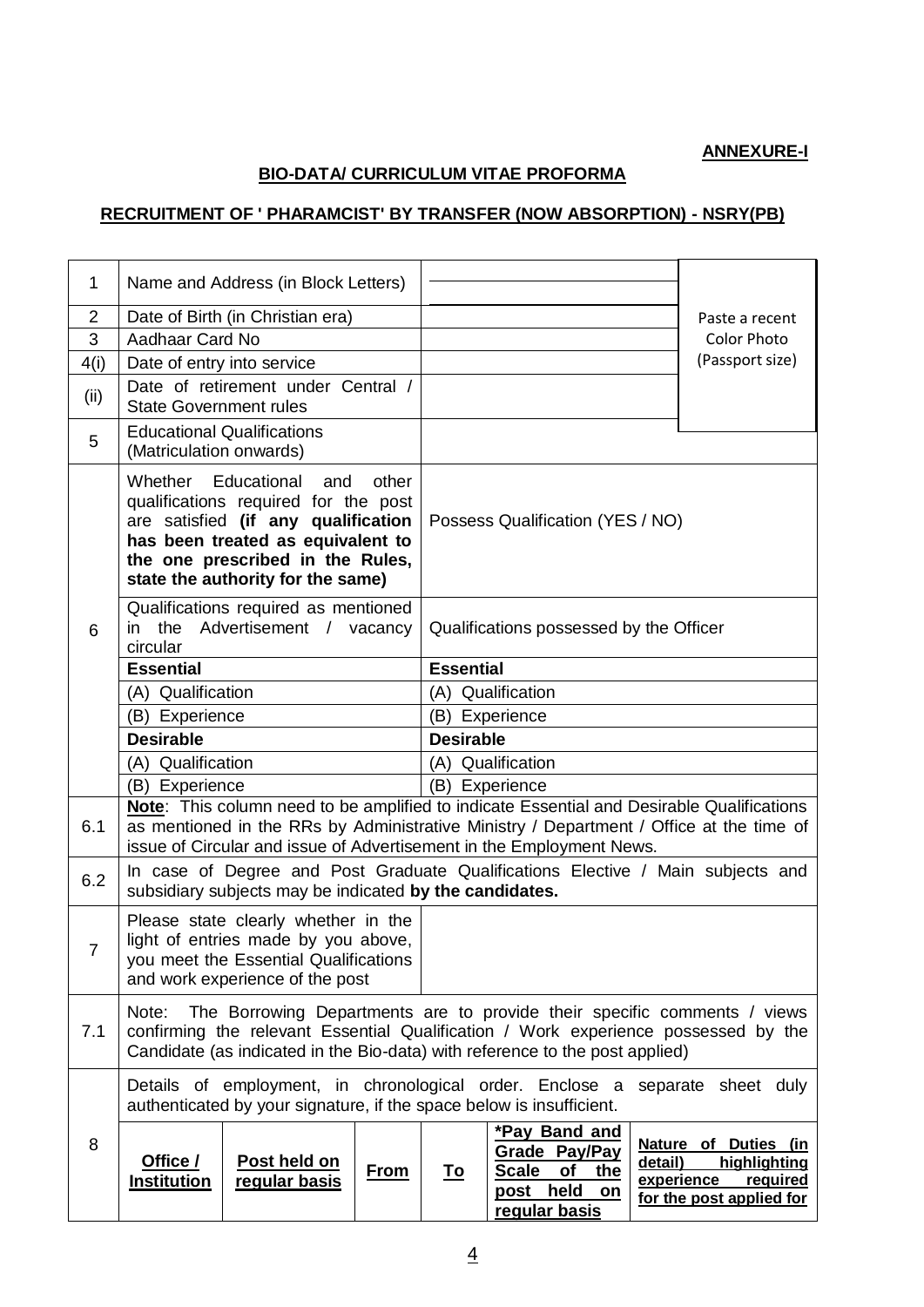|      |                                                                                                                                                                                                                                           | * Important - Pay Band and Grade Pay granted under ACP / MACP are personal to the<br>officer and therefore, should not be mentioned. Only Pay Band and Grade Pay / Pay<br>Scale of the post held on regular basis to be mentioned. Details of ACP/MACP with<br>present Pay Band and Grade Pay where such benefits have been drawn by the<br>Candidate, may be indicated as below:- |                                                            |                                                           |                  |                     |                                                                                   |
|------|-------------------------------------------------------------------------------------------------------------------------------------------------------------------------------------------------------------------------------------------|------------------------------------------------------------------------------------------------------------------------------------------------------------------------------------------------------------------------------------------------------------------------------------------------------------------------------------------------------------------------------------|------------------------------------------------------------|-----------------------------------------------------------|------------------|---------------------|-----------------------------------------------------------------------------------|
|      | Office /<br><b>Institution</b>                                                                                                                                                                                                            |                                                                                                                                                                                                                                                                                                                                                                                    | Pay, Pay Band and Pay Level<br>drawn under ACP/MACP Scheme |                                                           |                  | <b>From</b>         | <u>To</u>                                                                         |
|      |                                                                                                                                                                                                                                           |                                                                                                                                                                                                                                                                                                                                                                                    |                                                            |                                                           |                  |                     |                                                                                   |
| 9    | or Permanent                                                                                                                                                                                                                              | Nature of present employment i.eAd-<br>hoc or temporary or Quasi permanent                                                                                                                                                                                                                                                                                                         |                                                            |                                                           |                  |                     |                                                                                   |
|      | please state                                                                                                                                                                                                                              | In case the present employment is<br>held on deputation / contract basis,                                                                                                                                                                                                                                                                                                          |                                                            |                                                           |                  |                     |                                                                                   |
| 10   | (a) The date of<br>initial<br>appointment                                                                                                                                                                                                 | (b)<br><b>Period</b><br>appointment on<br>deputation<br>contract                                                                                                                                                                                                                                                                                                                   | (c)<br>of<br>parent<br>which<br>belongs                    | Name of the<br><b>Office</b><br>Organisation<br>applicant | (d)<br>to<br>in. | the<br>organisation | Name of the post<br>and pay of the post held<br>in substantive capacity<br>parent |
|      |                                                                                                                                                                                                                                           |                                                                                                                                                                                                                                                                                                                                                                                    |                                                            |                                                           |                  |                     |                                                                                   |
| 10.1 | <b>Note:</b> In case of Officers already on deputation, the application of such officers should be<br>forwarded by the parent Cadre / Department alongwith Cadre clearance, Vigilance<br>clearance and Integrity Certificate.             |                                                                                                                                                                                                                                                                                                                                                                                    |                                                            |                                                           |                  |                     |                                                                                   |
| 10.2 | <b>Note:</b> Information under Column $10(c)$ &(d) above must be given in all cases where a<br>person is holding a post on deputation outside the cadre / organisation but still<br>maintaining a lien in his parent Cadre / Organisation |                                                                                                                                                                                                                                                                                                                                                                                    |                                                            |                                                           |                  |                     |                                                                                   |
| 11   | If any post held on Deputation in the<br>past by the applicant, date of return<br>from the last deputation and other<br>details                                                                                                           |                                                                                                                                                                                                                                                                                                                                                                                    |                                                            |                                                           |                  |                     |                                                                                   |
|      | <b>Additional Details of present</b><br>employment:                                                                                                                                                                                       |                                                                                                                                                                                                                                                                                                                                                                                    |                                                            |                                                           |                  |                     |                                                                                   |
|      |                                                                                                                                                                                                                                           | Please state whether working under<br>(indicate the name of your employer<br>against the relevant column)                                                                                                                                                                                                                                                                          |                                                            |                                                           |                  |                     |                                                                                   |
| 12   | (a) Central Government                                                                                                                                                                                                                    |                                                                                                                                                                                                                                                                                                                                                                                    |                                                            |                                                           |                  |                     |                                                                                   |
|      | (b) State Government                                                                                                                                                                                                                      |                                                                                                                                                                                                                                                                                                                                                                                    |                                                            |                                                           |                  |                     |                                                                                   |
|      | (c) Autonomous Organisation                                                                                                                                                                                                               |                                                                                                                                                                                                                                                                                                                                                                                    |                                                            |                                                           |                  |                     |                                                                                   |
|      | (e) Universities                                                                                                                                                                                                                          | (d) Government Undertaking                                                                                                                                                                                                                                                                                                                                                         |                                                            |                                                           |                  |                     |                                                                                   |
|      | (f) Others (specify)                                                                                                                                                                                                                      |                                                                                                                                                                                                                                                                                                                                                                                    |                                                            |                                                           |                  |                     |                                                                                   |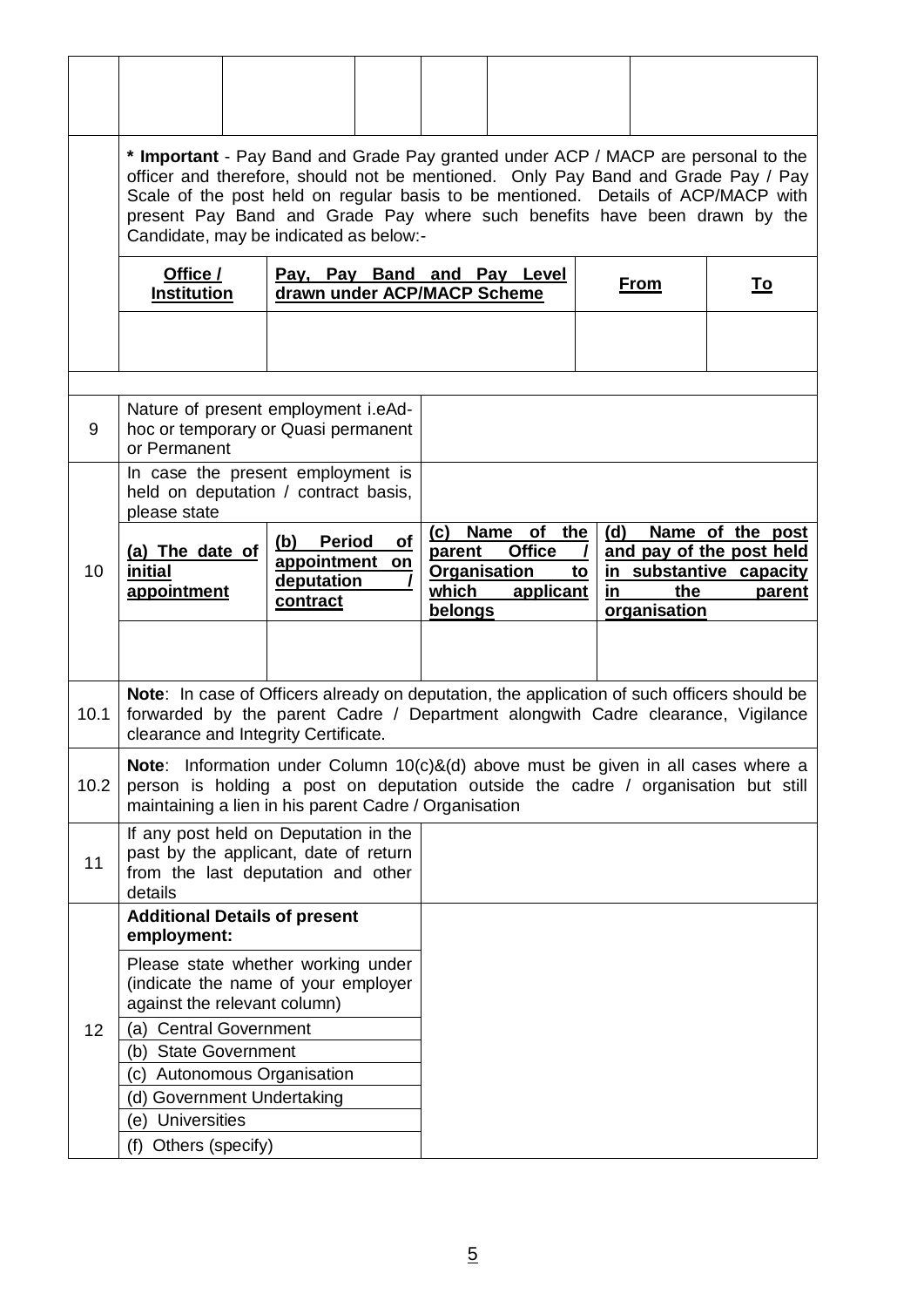| 13  | Please state whether you are working<br>in the same Department i.e Indian<br>Navy and are in the feeder grade or<br>feeder to feeder grade                                                                                                                                                                                                                                                                                                                                                                                                                             |                        |                   |                                                             |                         |  |
|-----|------------------------------------------------------------------------------------------------------------------------------------------------------------------------------------------------------------------------------------------------------------------------------------------------------------------------------------------------------------------------------------------------------------------------------------------------------------------------------------------------------------------------------------------------------------------------|------------------------|-------------------|-------------------------------------------------------------|-------------------------|--|
| 14  | Are you in Revised Scale of Pay? If<br>yes, give the date from which the<br>revision took place and also indicate<br>the pre-revised scale                                                                                                                                                                                                                                                                                                                                                                                                                             |                        |                   |                                                             |                         |  |
|     | Total emoluments per month now<br>drawn                                                                                                                                                                                                                                                                                                                                                                                                                                                                                                                                |                        |                   |                                                             |                         |  |
| 15  | <b>Basic pay in PB</b>                                                                                                                                                                                                                                                                                                                                                                                                                                                                                                                                                 |                        | <b>Pay Matrix</b> | <b>Grade Pay/ Level in 7th CPC</b>                          | <b>Total Emoluments</b> |  |
|     |                                                                                                                                                                                                                                                                                                                                                                                                                                                                                                                                                                        |                        |                   |                                                             |                         |  |
|     | In case of applicant belonging to an Organisation which is not following the Central<br>Government Pay scales, the latest salary slip issued by the Organisation showing the<br>following details be enclosed.                                                                                                                                                                                                                                                                                                                                                         |                        |                   |                                                             |                         |  |
| 16  | <b>Basic</b><br>pay with Pay<br>Scale of Pay and rate of<br>increment                                                                                                                                                                                                                                                                                                                                                                                                                                                                                                  | break up details)      |                   | Dearness Pay/Interim relied/<br>other Allowances etc. (with | <b>Total Emoluments</b> |  |
|     |                                                                                                                                                                                                                                                                                                                                                                                                                                                                                                                                                                        |                        |                   |                                                             |                         |  |
| 17A | Additional Information: If any, relevant to the<br>post you applied for in support of your<br>suitability for the post<br>(This among other things may provide<br>information with regard to<br>qualifications<br>academic<br>training (iii) Work experience over and above<br>prescribed in the Vacancy Circular<br>Advertisement<br>Note: Enclose a separate sheet, if the<br>space is insufficient                                                                                                                                                                  | (i) additional<br>(ii) | professional      |                                                             |                         |  |
| 17B | <b>Achievements:</b><br>The candidates are requested to<br>indicate information with regard to:<br>(i) Research publications and reports<br>and special projects<br>Awards/ Scholarships/Official<br>(ii)<br>Appreciation<br>(iii) Affiliation with the professional<br>bodies/ institutions / societies and.,<br>(iv) Patents registered in own name<br>or achieved for the organisation<br>Any research / innovative<br>(v)<br>measure involving official recognition<br>(vi) Any other information<br>(Note: Enclose separate sheet if<br>the space is insufficient |                        |                   |                                                             |                         |  |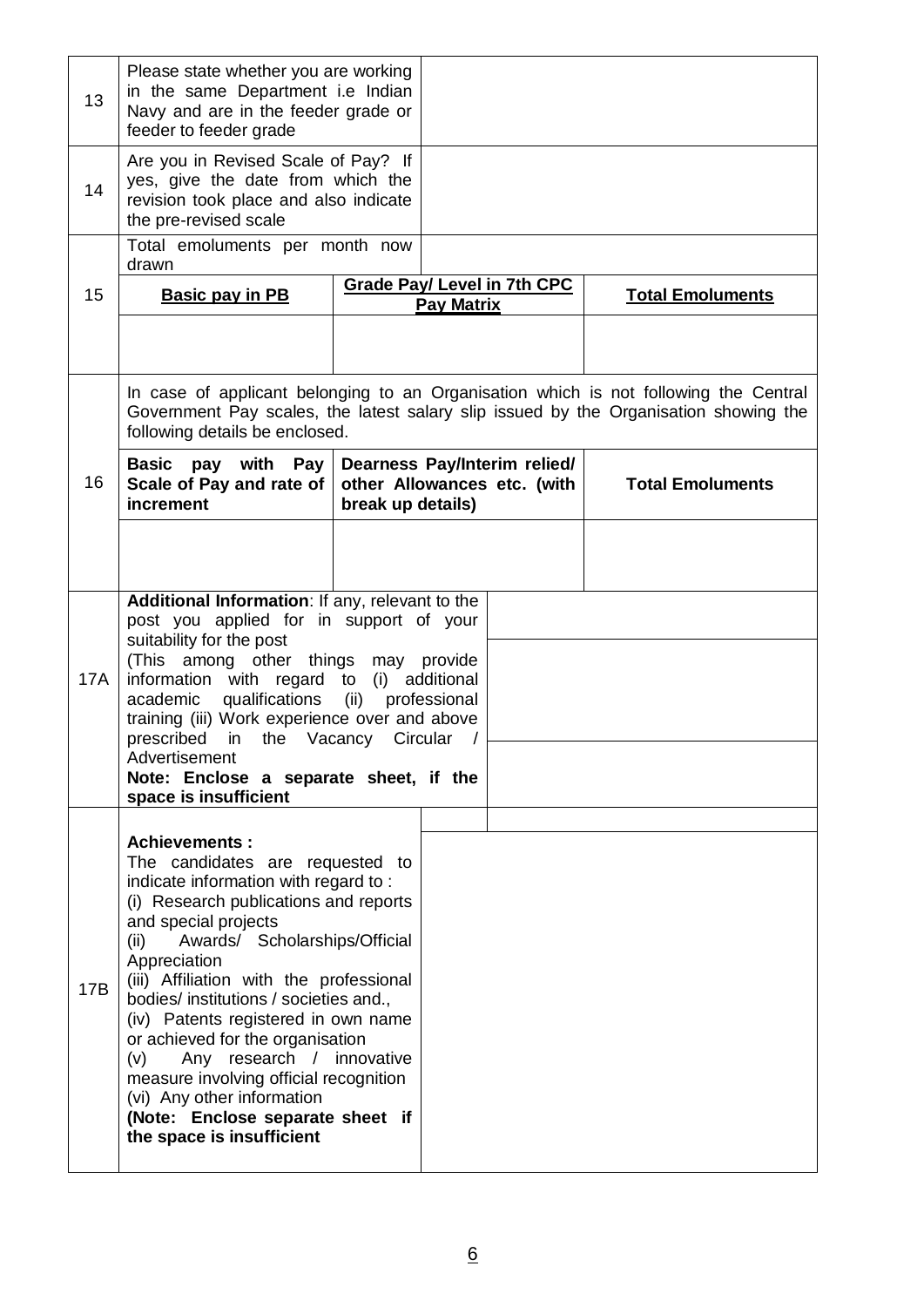| 18 | Please state whether<br><b>VOU</b><br>are<br>applying for<br>deputation<br>(ISTC/Absorption / Re-employment<br>Basis. # (Officers under Central /<br>State Governments are only eligible<br>for "Absorption". Candidates of Non-<br>Government Organisation are eligible<br>only for Short Term Contract) |  |
|----|-----------------------------------------------------------------------------------------------------------------------------------------------------------------------------------------------------------------------------------------------------------------------------------------------------------|--|
|    | # (The option of `STC' / 'Absorption' /<br>'Re-employment' are available only if<br>vacancy circular specially<br>the<br>mentioned recruitment by "STC" or<br>"Absorption" or "Re-employment").                                                                                                           |  |
| 19 | Whether belongs to SC/ST                                                                                                                                                                                                                                                                                  |  |

I have carefully gone through the vacancy circular / advertisement and I am well aware that Curriculum Viateduly supported by the documents in respect of Essential Qualification / Work experience submitted by me will also be assessed by the Selection Committee at the time of selection of post. The information / details provided by me are correct and true to the best of my knowledge and no material fact having a bearing on my selection has been suppressed / withheld.

|            | Signature of Candidate___________ |
|------------|-----------------------------------|
| Address:   |                                   |
| Mobile No. |                                   |

E-Mail ID

Date: